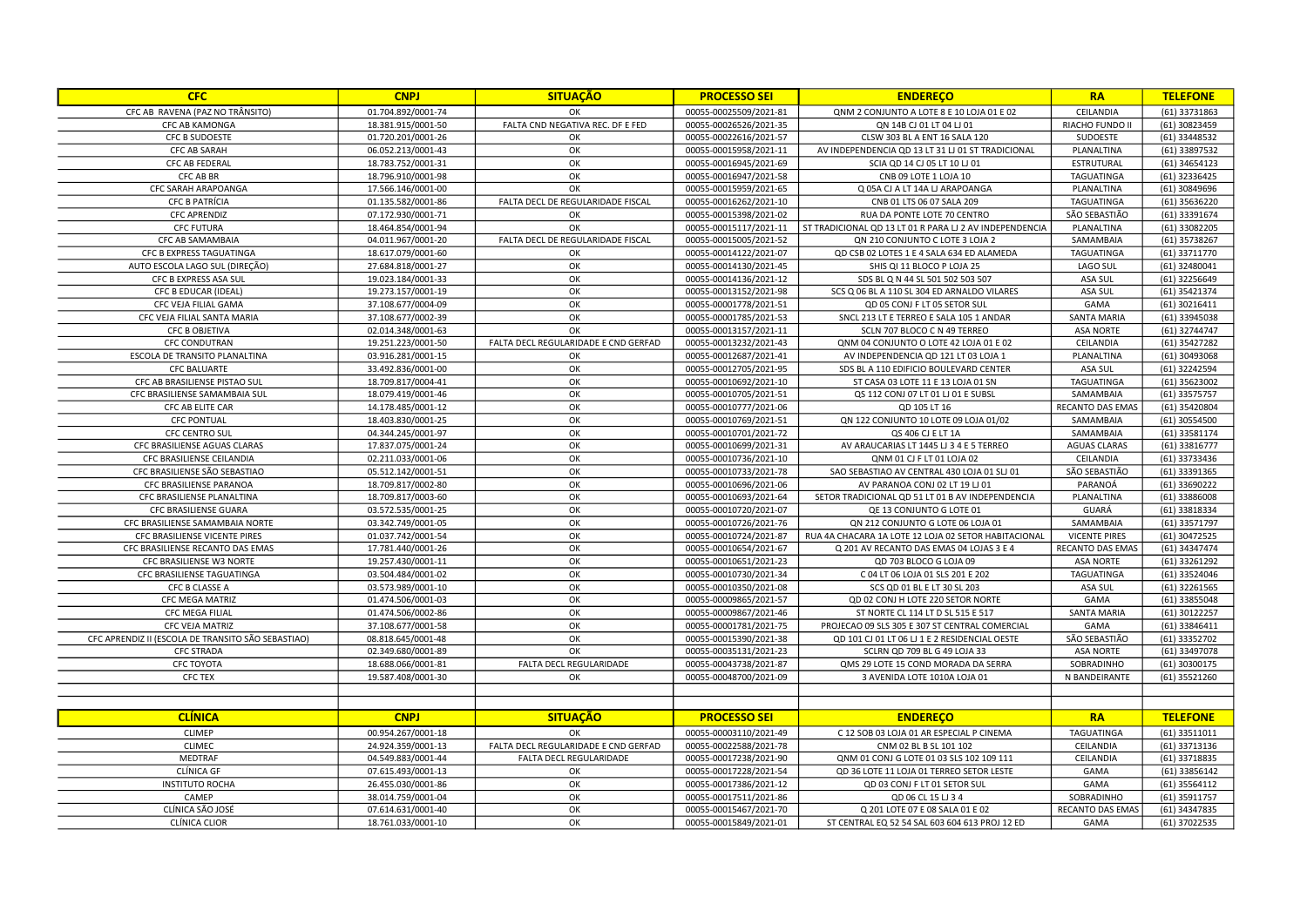| CLÍNICA SRS                       | 01.679.073/0001-14 | OK                      | 00055-00015173/2021-48 | SEPN QD 513 CJ A N 22 SALAS 310 E 312                    | ASA NORTE                | (61) 33496660   |
|-----------------------------------|--------------------|-------------------------|------------------------|----------------------------------------------------------|--------------------------|-----------------|
| CLÍNICA MODENESE                  | 01.123.473/0001-49 | OK                      | 00055-00015051/2021-51 | SRES CL BL A SL 102 104 106 CRUZEIRO CENTER              | CRUZEIRO                 | (61) 33616122   |
| CLÍNICA MUNIZ                     | 03.800.580/0001-90 | OK                      | 00055-00014377/2021-61 | SCS QD 06 BL A 240 SL 602 ED CARIOCA                     | ASA SUL                  | (61) 32256312   |
| CLÍNICA RENOVA SAMAMBAIA          | 19.661.207/0001-35 | OK                      | 00055-00014204/2021-43 | ON 122 CJ 15 LT 5 6 E 7 LJ 04                            | SAMAMBAIA                | (61) 34588320   |
| CLÍNICA MB                        | 07.432.300/0001-99 | OK                      | 00055-00013161/2021-89 | QNN 02 CONJ A LOTE 02 SL 104 105                         | CEILANDIA                | (61) 35817429   |
| CLÍNICA SÃO CRISTÓVÃO             | 38.059.754/0001-90 | OK                      | 00055-00011382/2021-12 | OS 116 CJ 06 LOTE 7 LOJA 01 02                           | SAMAMBAIA                | (61) 33589619   |
| NOVA CLÍNICA                      | 18.183.466/0001-35 | OK                      | 00055-00012946/2021-34 | QUADRA C 10 LOTE 12 LOJA 01                              | <b>TAGUATINGA CENTRO</b> | (61) 33332305   |
| CLÍNICA PSIM RECANTO              | 06.370.285/0001-39 | OK                      | 00055-00012613/2021-13 | QD 101 CJ 01 LT 06 RECANTO DAS EMAS                      | RECANTO DAS EMAS         | (61) 33333358   |
| <b>CLIMPTRAN</b>                  | 07.624.862/0001-34 | OK                      | 00055-00012462/2021-95 | QD 04 CONJUNTO I LOTE 21 LOJAS C D                       | PLANALTINA               | (61) 33898166   |
| CLÍNICA PSIM AGUAS CLARAS         | 07.001.075/0001-36 | OK                      | 00055-00012614/2021-50 | RUA 16 NORTE LT 02 LJ 04 ED RESID MARCIA CORREA MUNIZ    | <b>AGUAS CLARAS</b>      | (61) 34353690   |
| CLÍNICA NOSSA SENHORA             | 07.614.777/0001-95 | OK                      | 00055-00010797/2021-79 | QS 408 CONJ C LT 02 LJ 01 A 04                           | SAMAMBAIA                | (61) 34587836   |
| CLÍNICA BRASIL MATRIZ             | 07.513.671/0001-03 | OK                      | 00055-00011147/2021-41 | SDS BL J N 44 LJ 03A 09 A SOBRELOJA                      | ASA SUL                  | (61) 32254931   |
| CLÍNICA HD                        | 07.614.793/0001-88 | OK                      | 00055-00010834/2021-49 | ONH AREA ESPECIAL 3 TERREO ED RES TAGUAVILLE             | <b>TAGUATINGA NORTE</b>  | (61) 33540519   |
| PSICOMEDI                         | 04.576.346/0001-93 | OK                      | 00055-00010830/2021-61 | CLSW 303 BL C LOJA 51 E 53 SUBSOLO EDIF LE PARC          | SUDOESTE                 | (61) 33411377   |
| CLÍNICA SANTO EXPEDITO            | 03.826.701/0001-72 | OK                      | 00055-00011348/2021-48 | AV CENTRAL BL 397 SOB 101                                | NUCLEO BANDEIRANTE       | (61) 34861233   |
| CLÍNICA JIREH                     | 18.236.443/0001-41 | OK                      | 00055-00011394/2021-47 | JARDIM BOTANICO SHOPPING 09 SUBSOLO                      | <b>JARDIM BOTANICO</b>   | (61) 35264820   |
| RENOVAUTO (CLINICAR LAGO SUL)     | 05.506.074/0001-18 | OK                      | 00055-00011347/2021-01 | SHIS QI 05 BL B SOBRELOJA 12 C COM GILBERTO SALOMAO      | LAGO SUL                 | (61) 32483952   |
| <b>CLIMP</b>                      | 24.918.997/0001-21 | OK                      | 00055-00011700/2021-45 | C 12 BL A LT 03 SL 102 201                               | TAGUATINGA               | (61) 35636503   |
| CLÍNICA BRASIL FILIAL (CEILANDIA) | 07.513.671/0002-86 | OK                      | 00055-00012089/2021-72 | ONM 17 CONJ B LT 03 SALAS 101 102 103 104                | CEILANDIA                | (61) 33721860   |
| CLÍNICA ACELERA                   | 18.410.946/0001-91 | OK                      | 00055-00011712/2021-70 | QUADRA 504 BL C N 31 SALA 114 E 116 PREDIO DO CARTORIO   | <b>ASA NORTE</b>         | (61) 32011040   |
| <b>MEDTRANS</b>                   | 18.123.130/0001-87 | OK                      | 00055-00011385/2021-56 | QUADRA 504 BL C NUM 31 SALAS 108 110 E 112 PREDIO DO     | <b>ASA NORTE</b>         | (61) 33269469   |
| <b>ELOHIM</b>                     | 17.792.283/0001-54 | OK                      | 00055-00011167/2021-11 | AV ARAUCARIAS LOTE 1205 1PAVIME SALA 110                 | <b>AGUAS CLARAS</b>      | (61) 30480180   |
| <b>CLINICA HP</b>                 | 38.054.185/0001-90 | OK                      | 00055-00009956/2021-92 | SMHN OD 02 BL A LJ 78 TERREO ED CLIN AO LADO HRAN        | <b>ASA NORTE</b>         | (61) 33262833   |
| <b>CLINCAR</b>                    | 17.845.052/0001-61 | OK                      | 00055-00007994/2021-19 | RUA E OD 10 LOTE 03 LOJA 02 VILA VICENTINA               | PLANALTINA               | (61) 33081776   |
| CLÍNICA CEMARE                    | 05.686.562/0001-54 | OK                      | 00055-00003657/2021-44 | QD 09 CONJ 03 LOTE 05                                    | PARANOA                  | (61) 33695779   |
| CLÍNICA ACTUAL                    | 03.960.193/0001-10 | OK                      | 00055-00001635/2021-40 | SCS OD 06 N 240 SALAS 514 E 515 ED CARIOCA               | ASA SUL                  | (61) 32232219   |
| CLÍNICA LETTIERI                  | 00.373.316/0003-90 | OK                      | 00055-00003724/2021-21 | SHC SUL QD 510 BL B N 17 SOBRELOJA                       | ASA SUL                  | (61) 32426681   |
| CENTRO CLÍNICO SANTA MARIA        | 09.288.823/0001-39 | OK                      | 00055-00001386/2021-92 | CL 214 LOTE D LJ 02 A SANTA MARIA                        | <b>SANTA MARIA</b>       | (61) 33944323   |
| <b>INSTITUTO BOTELHO</b>          | 26.473.967/0001-84 | OK                      | 00055-00001401/2021-01 | SCR NORTE 706 707 BL F LJ 21 E 22 RUA DE ENTRADA DO CEUB | <b>ASA NORTE</b>         | (061) 32741810  |
| CLÍNICA APTIDÃO                   | 00.728.428/0001-55 | OK                      | 00055-00000638/2021-66 | SCS QD 2 BL B 20 LJS 26 SOBRELOJA                        | ASA SUL                  | (61) 32263468   |
| CLÍNICA PREFERENCIAL              | 03.827.580/0001-83 | OK                      | 00055-00001102/2021-68 | QNA 29 CS 01                                             | <b>TAGUATINGA</b>        | (61) 35632222   |
| <b>CETROS</b>                     | 06.092.398/0001-10 | OK                      | 00055-00035832/2021-62 | OD SB 08 BL 06 LT 02 LOJA 01                             | SOBRADINHO               | (61) 33023945   |
| CLÍNICA ADV                       | 05.114.249/0001-41 | FALTA DECL REGULARIDADE | 00055-00050596/2021-12 | CCSW 06 LT 01 LJS 38 40 E 42                             | SUDOESTE                 | (61) 33412243   |
| CLÍNICA POP                       | 00.320.051/0001-09 | OK                      | 00055-00056331/2021-10 | SHC CL 304 BL A SOBRELOJA 36                             | ASA SUL                  | (61) 32238047   |
|                                   |                    |                         |                        |                                                          |                          |                 |
| <b>LABORATÓRIO</b>                | <b>CNPJ</b>        | <b>SITUAÇÃO</b>         | <b>PROCESSO SEI</b>    | <b>ENDERECO</b>                                          | <b>RA</b>                | <b>TELEFONE</b> |